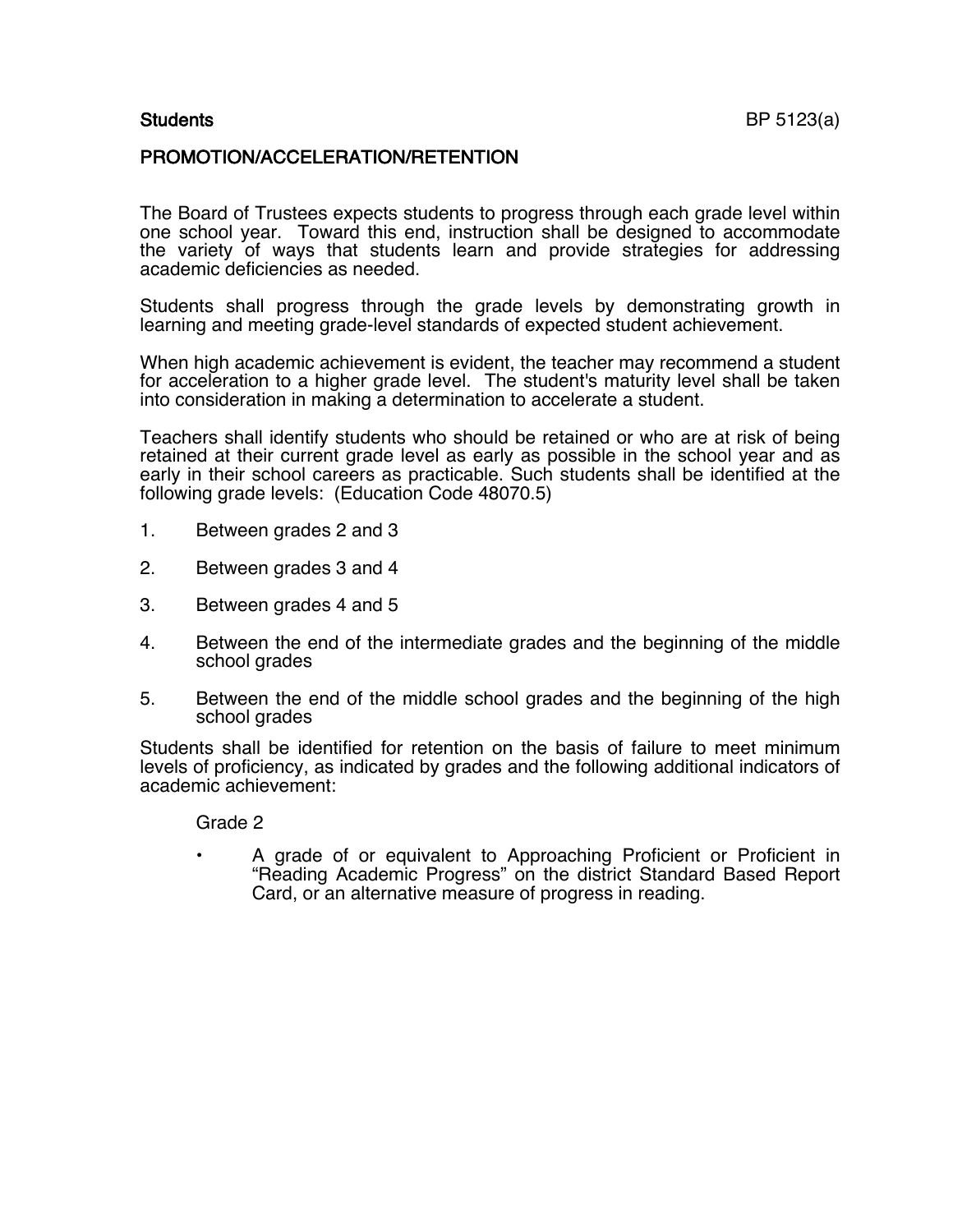# PROMOTION/ACCELERATION/RETENTION (continued)

## Language Alternative

- 35<sup>th</sup> percentile on a norm reference test (NRT) for Total Reading.
- A score of or equivalent to Approaching Proficient or Proficient on the grade level district Writing Assessment or
- A score of or equivalent to Approaching Proficient or Proficient on the grade level Reading Comprehension/Literary Response and Analysis Standards Assessment Proficiency.

#### Grade 3

• A grade of equivalent to Approaching Proficient or Proficient in "Reading Academic Progress" on the district Standard Based Report Card, or an alternative measure of progress in reading.

Language Alternative

- 35th percentile on a Norm Referenced Test (NRT) for Total Reading or an equivalent score of "Basic" or higher on the California Assessment of Student Performance and Progress (CAASPP) for Language Arts.
- A score of or equivalent to Approaching Proficient or Proficient on the grade level district Writing Assessment or
- A score of or equivalent to Approaching Proficient or Proficient on the grade level Reading Comprehension/Literary Response and Analysis Standards Assessment Proficiency.

#### Grades 4-6

• A grade of D or higher in both reading and math, or an alternative measure of progress in reading or math for the non proficient area.

### Language Alternative

35th percentile on a Norm Referenced Test (NRT) for Total Reading or an equivalent score of "Basic" or higher on the California Assessment of Student Performance and Progress (CAASPP) for Language Arts.

### Math Alternative

35th percentile on a Norm Referenced Test (NRT) for Total Reading or an equivalent score of "Basic" or higher on the California Assessment of Student Performance and Progress (CAASPP) for math.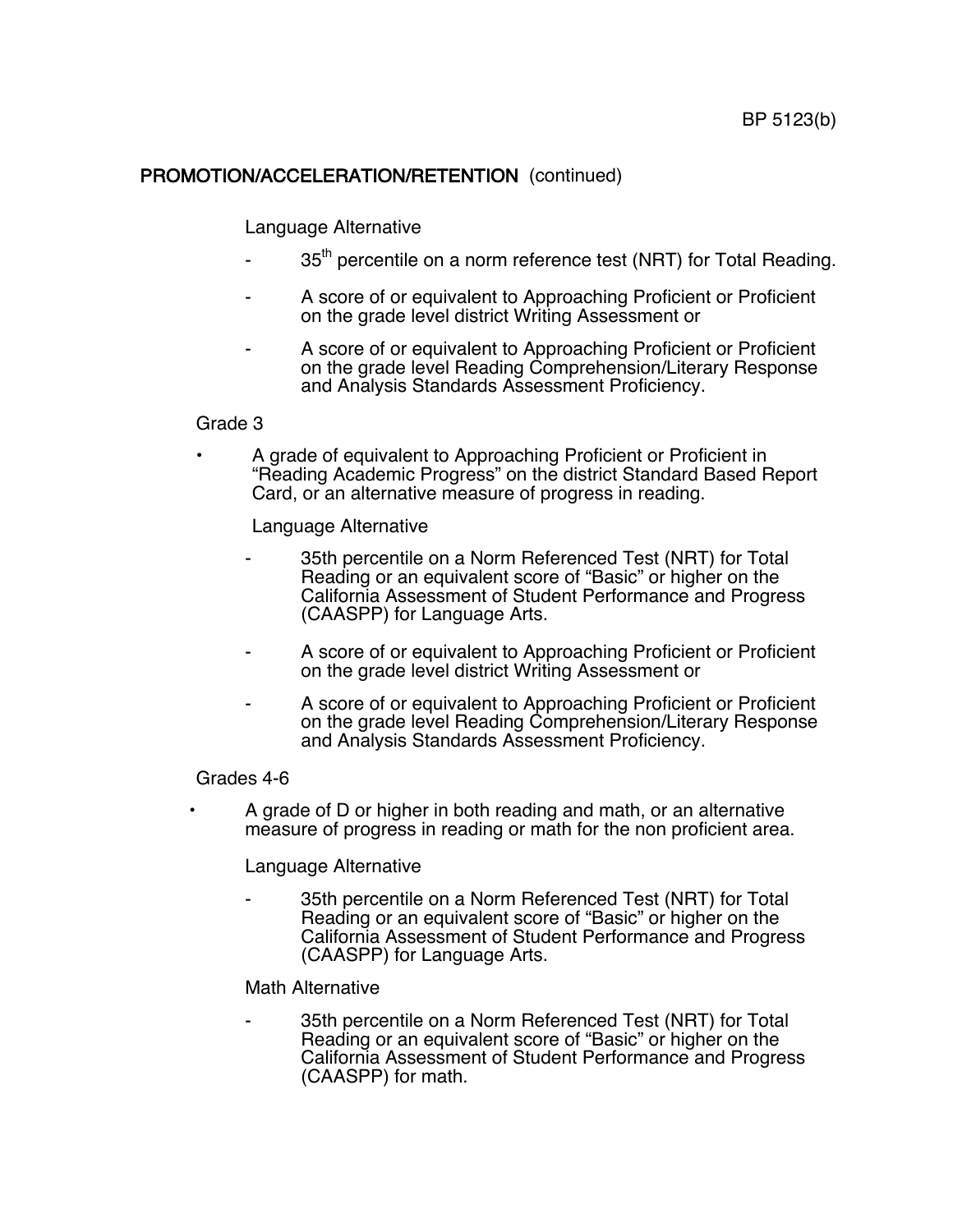## PROMOTION/ACCELERATION/RETENTION (continued)

#### Grades 7-8

• An overall G.P.A. of 1.5 or higher and a grade of D or higher in both English and Math, or an alternative measure of progress in reading or math for the non proficient area.

Language Alternative

35th percentile on a Norm Referenced Test (NRT) for Total Reading or an equivalent score of "Basic" or higher on the California Assessment of Student Performance and Progress (CAASPP) for Language Arts.

#### Math Alternative

35th percentile on a Norm Referenced Test (NRT) for Total Reading or an equivalent score of "Basic" or higher on the California Assessment of Student Performance and Progress (CAASPP) for math.

#### Special Needs Students

The criteria and procedures for promotion, retention and acceleration may not apply to children identified for special education programs. Student progress on the annual Individualized Education Plan (IEP) goals and objectives may be used to determine satisfactory progress in the content area of focus in lieu of other criteria.

### English Language Learners

Lack of grade-level English language proficiency will not be used as the sole criterion for determining promotion and retention. The following expectations will be used when assessing English Language Learners for promotion and retention:

- At each regular reporting period, English Language Learners will be evaluated for appropriate progress on the ELD Standards.
- Beginning their  $6<sup>th</sup>$  year in a United States public school, English Language Learners will be held to regular grade level benchmarks.

Students between grades 2 and 3 and grades 3 and 4 shall be identified primarily on the basis of their level of proficiency in reading. Proficiency in reading, English language arts, and mathematics shall be the basis for identifying students between grades 4 and 5, between intermediate and middle school grades, and between middle school grades and high school grades. (Education Code 48070.5)